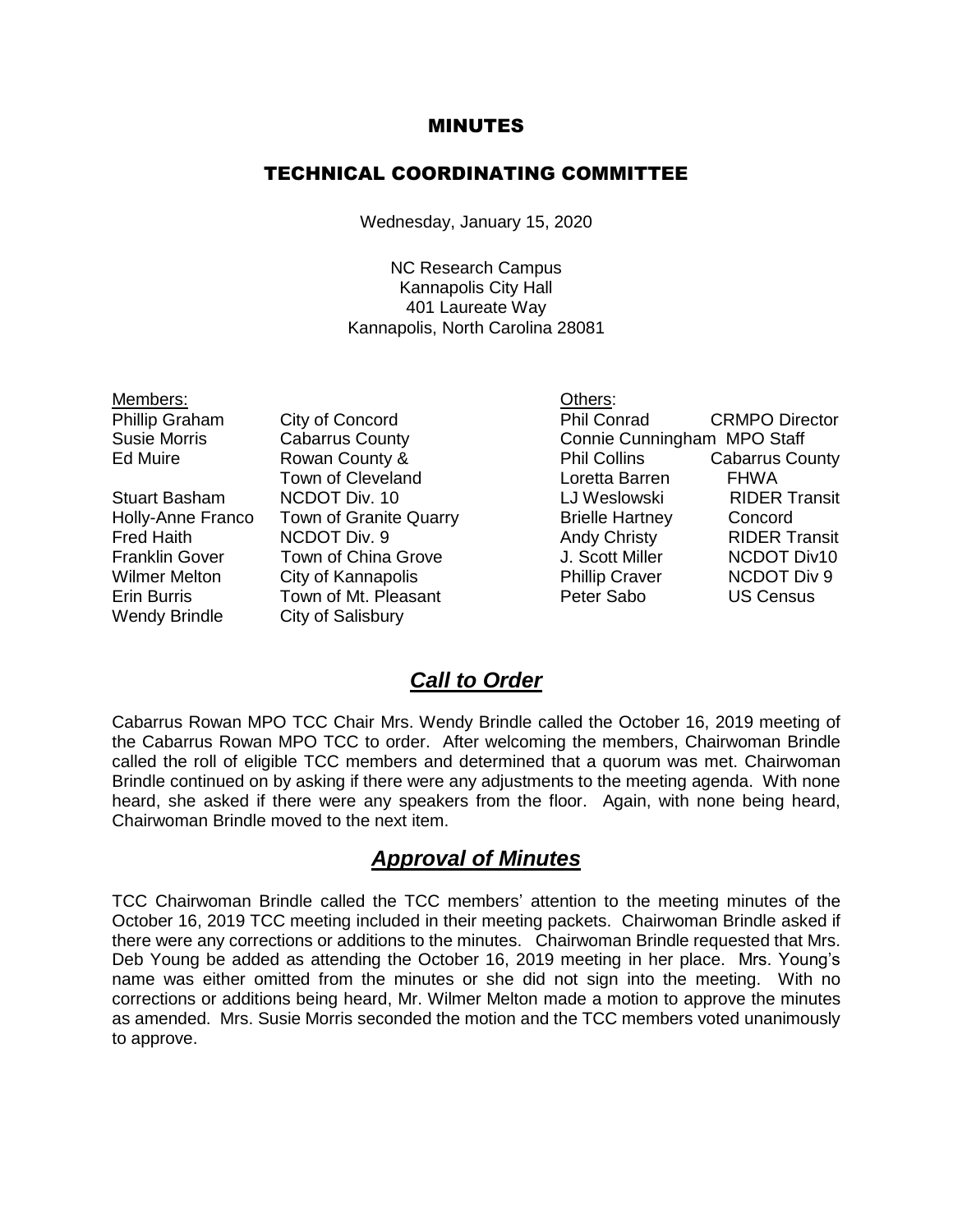### *Nomination and Election of TCC Vice-Chair*

CRMPO Executive Director Phil Conrad reported that the Cabarrus Rowan MPO TCC Bylaws state that a new TCC Vice-Chair must be elected each year. Phil reported that the Vice-Chair will rotate to the Chair position in January 2021. He stated that the TCC would need to nominate and elect a Vice-Chair from Cabarrus County at today's meeting since the current Chair was from Rowan County.

With little discussion, Mr. Ed Muire made a motion to nominate Mr. Phillip Graham from the City of Concord. Mr. Wilmer Melton seconded the motion. The TCC members voted unanimously to approve Mr. Graham as the 2020 TCC Vice Chairman.

### *Performance-Based Planning: Safety Targets*

Director Conrad reported to the TCC members that the federal transportation legislation or FAST Act requires State DOT's and MPO's to adopt performance-based planning as a component of the metropolitan transportation planning process. He went on to say that NCDOT recently released the next round of safety targets for North Carolina and that it is up to each MPO to either adopt those targets or create their own. Director Conrad informed members that the proposed Safety Targets were brought before them for review at a previous meeting and that they will be published on the CRMPO website. Phil also reported that no public comments were submitted during the open comment period.

He then called members' attention to Attachment 4 which was a draft resolution in support of the new Safety Targets for the year 2020. Phil reported that the deadline for approval is February 27, 2020 and that approving safety targets has now become an annual requirement.

With no comments heard, Mrs. Susie Morris made a motion to recommend that the CRMPO TAC consider endorsing the proposed Safety Targets. Mr. Ed Muire seconded the motion and the TCC members voted unanimously to approve.

# *FY 2020-2021 DRAFT UPWP*

Director Phil Conrad reminded the TCC members that each year the Cabarrus Rowan MPO is required to create and adopt a Unified Planning Work Program (UPWP). Phil went on to say that the UPWP is the MPO's budget and uses the state fiscal year 2020-2021. He called members' attention to Attachment #5 in their packets which was the detailed line by line budget for their review. Phil explained that the UPWP identifies the planning tasks, responsible agencies and funding sources for regional transportation planning activities to be conducted within the planning area during the next fiscal year. Phil went on to say that these projects include MPO planning activities conducted by local agencies, NCDOT and a line item for Regional Model and MTP Maintenance.

Phil then reviewed the budget line item by line item for the members. He explained that there is no longer any unobligated balance for PL funds to MPO's in North Carolina. He also reported that in the fall of 2019, NCDOT indicated in a letter that the allocation to the Cabarrus Rowan MPO would be \$279,056. After he completed the review, he moved on to the attachment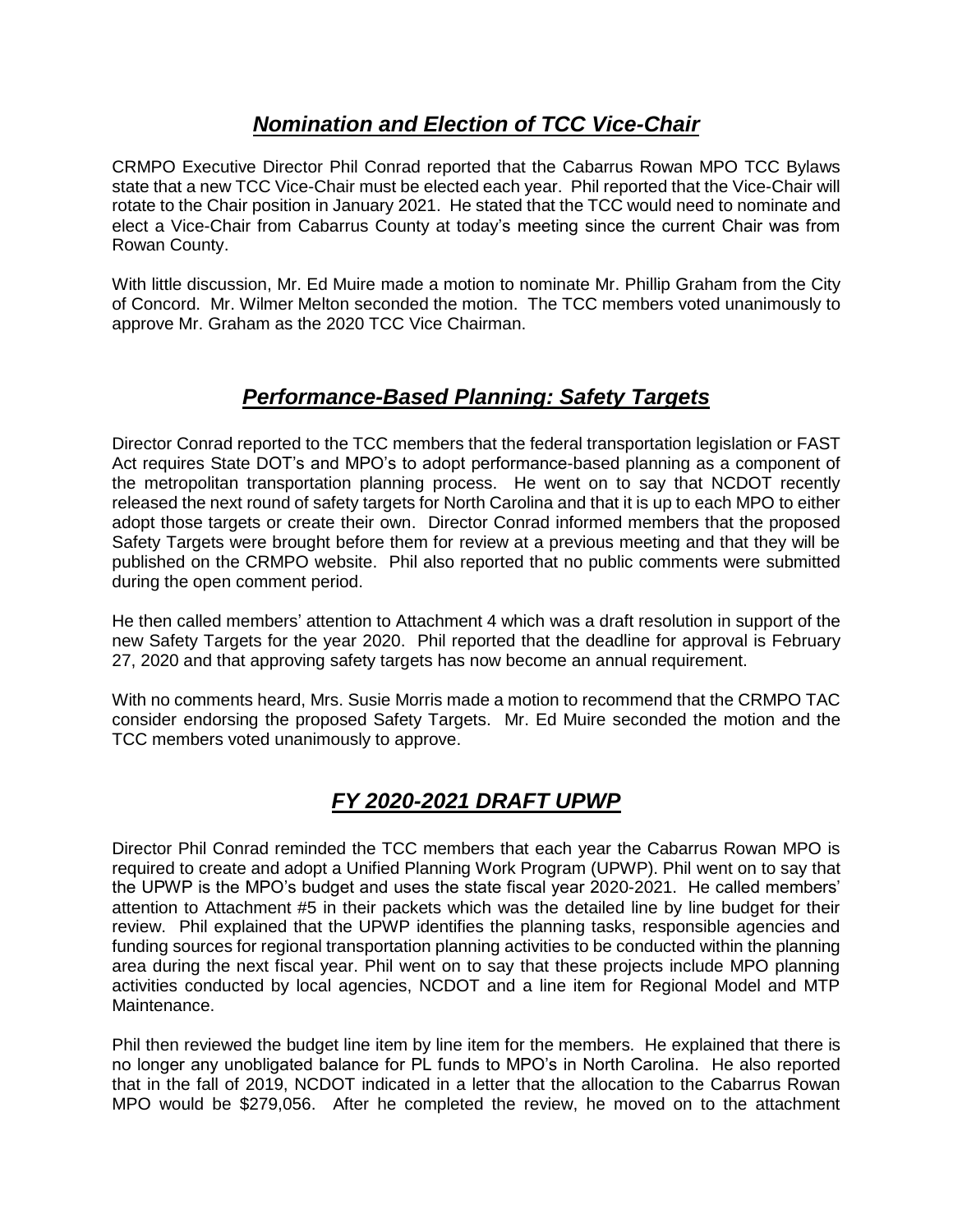containing the member contributions for operations. After review, he asked for any questions or comments. With none heard, Phil reminded the TCC members that this was information for their review and would come back before them for approval at a future meeting.

## *FY 2018-2027 MTIP Modification #3*

Director Conrad informed the TCC members that MPO staff is presenting to them modifications from a recent NCDOT Board of Transportation agenda for their consideration. Phil explained that the first modification to U-6237, is for the construction of a turn lane on Long Ferry Road for economic development purposes and is State funded in this current year. The second modification is to project U-5761, the construction of intersection improvements for NC 3 and US 29. Phil reported that this project is utilizing Build NC Bonds and is State funded in 2020,

Phil called members' attention to Attachment 6 in their packets and reviewed the draft resolution and the projects being considered in the amendment. After the review and with no questions or comments, Mr. Wilmer Melton made a motion to recommend that the CRMPO TAC consider endorsing FY 2018-2027 MTIP Modification #3. Mr. Ed Muire seconded the motion and TCC members voted unanimously to approve.

# *FY 2020-2024 TIP Conformity and MTP Amendment*

MPO Director Phil Conrad reported to the members that CRMPO staff and the Metrolina Regional Partners have been working on an Air Quality Conformity Analysis and Determination Report for the 2020-2024 TIP. Phil stated that a copy of the report is on the CRMPO website and that it demonstrates that the financially constrained MTP's in the Metrolina Region meet national ambient air quality standards. Phil continued by saying that the report also certifies that the Transportation Improvement Program is a subset of the 2045 MTP and the Conformity Report is consistent with the State Implementation Plan.

Director Conrad then called members' attention to Attachment #7 in their meeting packets which was a Draft copy of the report. He reviewed the Draft for the members explaining each component of the report. Once he completed the review he closed by stating that no public comments were received during the public comment period which ended on December 17, 2019.

With no comments or question heard, Mr. Phillip Graham made a motion to recommend that the CRMPO TAC consider adopting the Air Quality Conformity Analysis and Determination for the 2020-2024 TIP. Mrs. Erin Burris seconded that motion and the TCC members voted unanimously to approve.

# *DRAFT 2022-2031 TIP Project Call-Division 9 Request*

Director Conrad reminded TCC members that the CRMPO held a call new projects for all modes of transportation that ended on January 31, 2019. Any projects received would be considered for the FY 2022-2031 TIP cycle. Phil continued by saying that Division 9 has reported a desire for the CR MPO to re-submit the St. Matthew Road/High Rock Lake Crossing causeway project for quantitative scoring. At that time Director Conrad introduced Mr. Phillip Craver from Division 9 to explain what the Division is asking for.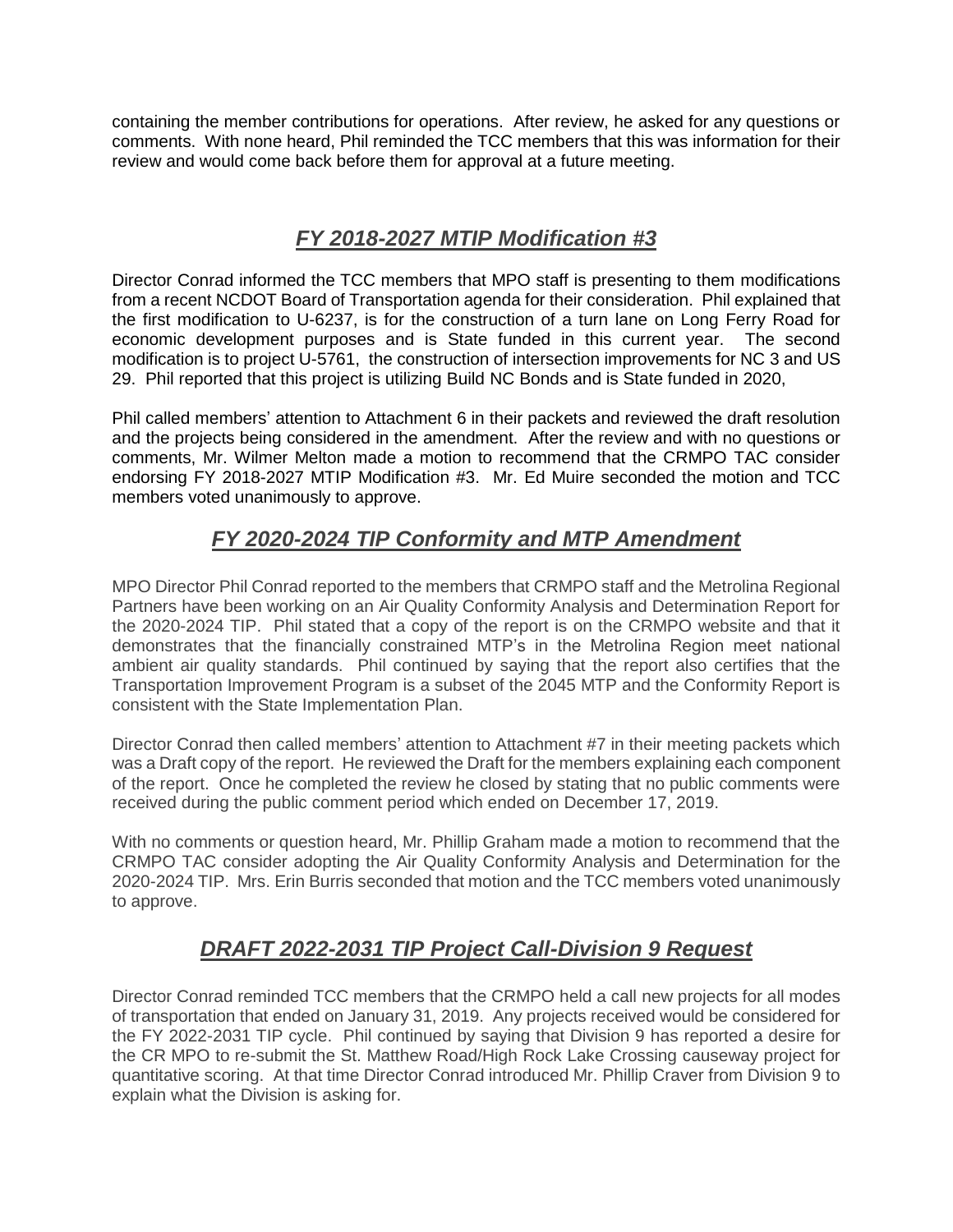Mr. Craver provided a brief presentation with maps on the need for the project which would consist of .33 miles of a two-lane road with widening of the paved shoulders on the Causeway and bridge. Mr. Craver reported that Division 9 is allowed only 14 project submittals and his request of the Cabarrus Rowan MPO is to ask the CRMPO to use one of their project submittal spots to submit this Division 9 project. At that time, Mr. Ed Muire asked if the bridge would be high enough for river craft to travel under during high water events. Mr. Craver said he was unsure of the exact height of the bridge but would inquire and let him know.

With no further questions or discussions, Mr. Ed Muire made a motion to recommend that the CRMPO TAC consider endorsing Division 9's request subject to available spots in P6.0. Mr. Wilmer Melton seconded the motion and the TCC members voted unanimously to approve.

# *Reports/CRMPO Business*

**1. Local Reports - MPO/TPD/NCDOT Division 9 & 10** – Mr. Stuart Basham, representative for Division 10 called the TCC members' attention to a spreadsheet of Division 10 project updates included in their packets. Stuart highlighted some of the ongoing projects in Division 10.

Mr. Fred Haith, NCDOT Division 9 representative also called members' attention to a spreadsheet included in their packets of project updates for Division 9. He said he had no additional information to add.

**2. Proposed STP Call for New Projects/Deadline of April 30, 2020-** CRMPO Director Phil Conrad reviewed the process for new project submittals and asked the TCC members for consensus on the proposed April 30, 2020 submittal deadline. By consensus the members agreed with the April deadline. Phil will email all members a copy of the methodology to help them in preparing their applications.

**3. 2020 US Census Complete Count**– Mr. Peter Sabo from the US Census Bureau updated the TCC members on how the census startup is progressing and explained how citizens would be contacted to complete the US Census. Mrs. Susie Morris representing Cabarrus County and Mr. Ed Muire representative from Rowan County both shared what their respective Counties have been doing to prepare their areas for the US Census.

**4. 2050 TAZ Level SE Forecast** – Director Conrad reported that he has been getting feedback from members to complete the forecast.

## *Informational Items*

- $\triangleright$  RIDER Transit, Rowan Express and Salisbury Transit Ridership Information Phil noted the ridership information included in their packets
- $\triangleright$  Phil called members attention to a letter from NCDOT in regard to State Open Records Laws
- $\triangleright$  CRAFT Meeting Minutes were included in the meeting packets.